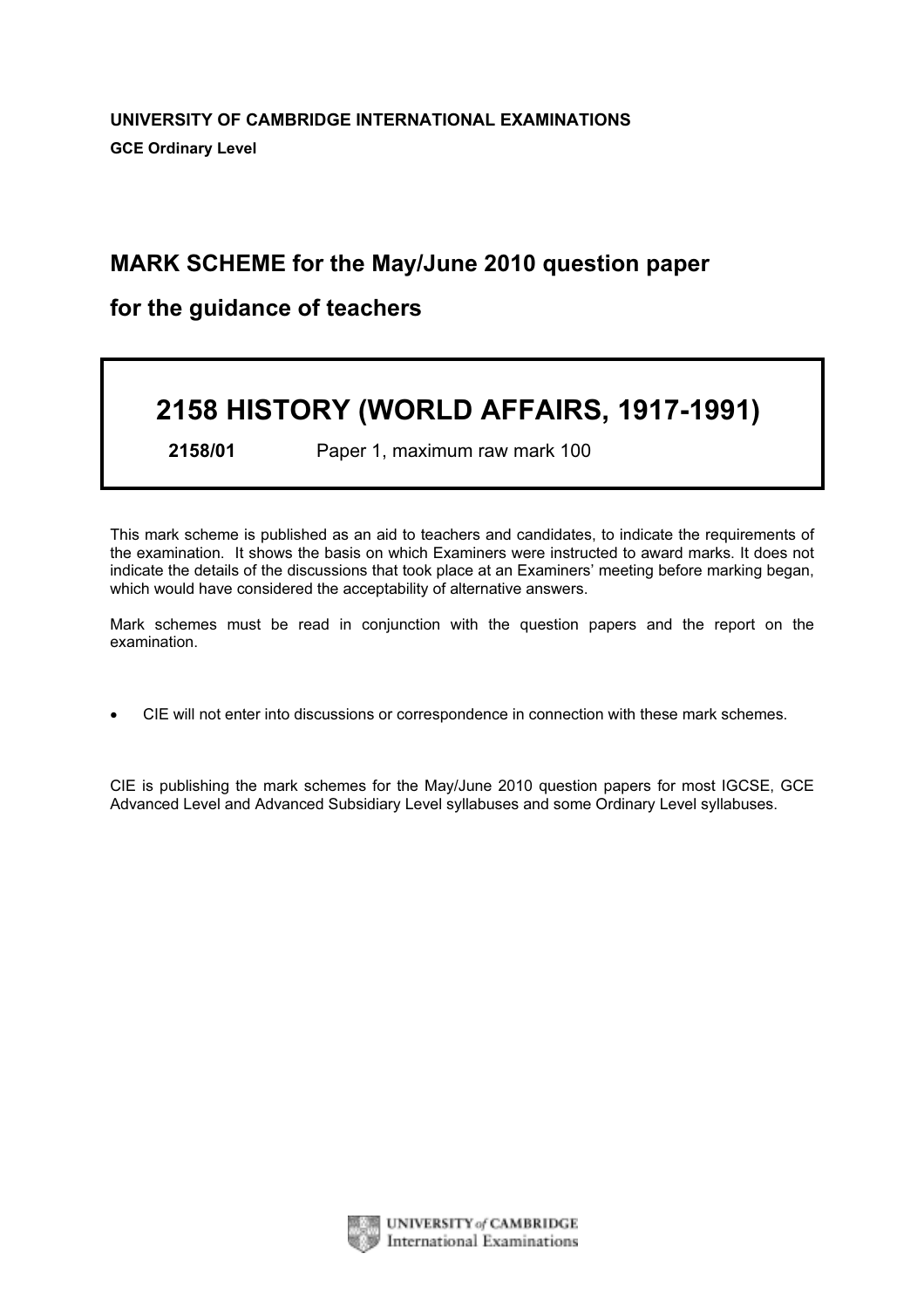| Page 2 | <b>Mark Scheme: Teachers' version</b> | <b>Syllabus</b> | Paper |
|--------|---------------------------------------|-----------------|-------|
|        | GCE O LEVEL - May/June 2010           | 2158            |       |

#### Instructions on Marking

#### 1. Entering marks and comments

 An individual mark for each of the parts of a question should be entered in the margin, un-ringed, at the appropriate point. The sum of these marks should be entered in the margin at the end of the answer and should be ringed.

 Where a candidate has answered the parts of a question in close tandem an overall ringed mark might be entered based on the provisions of the mark scheme.

 The marking should be annotated with appropriate symbols indicating merit and shortcoming. Comments on the extent to which the candidate has measured up to the requirements of the question should be made, as appropriate.

## 2. Mark allocations: general points

 Marking should be positive throughout. Credit should be given for accurate and relevant narrative/analysis. High, even full marks might be awarded for any part even though material is not entirely complete.

 Due credit should be given for an answer which approaches a question in an unexpected but acceptable way, even though this may not fit the guidance in the mark scheme.

## 3. Mark allocations: the first (narrative) part

 14 marks are available for the first part of each question, in which candidates are expected to describe or narrate, as required by the question's terms.

 Where the first part is further divided into two, a variable 6/8 marks should be applied, as appropriate, or 7/7.

 Where the first part is further divided into three, a variable 5/5/4 marks should be applied as appropriate.

#### 4. Mark allocations: the second (analysis) part

 6 marks are available for the second part of each question, in which candidates are expected to analyse or interpret, as required by the terms of the question.

 Marks in the lower range of 1–3 should be reserved for answers with weakly focused, poorly balanced and thinly supported material of relevance.

 Marks in the higher range of 4–6 should be reserved for answers with sharper focus, better balance and fuller support and which show relevance throughout. Marks of 5 or 6 might be awarded within this higher range even though material is not entirely well focused, complete or balanced.

#### 5. Rubric infringements

 A candidate who offends against the rubric for the paper should have all answers marked, but credit allowed only for the best rewarded answers within the confines of the rubric.

 A candidate who offends against the rubric for a question (e.g. where a choice is permitted) should be similarly treated within that question.

 The examiner should make clear by comment and bold crossing through those parts of the candidate's work which should not be allowed credit due to rubric infringement.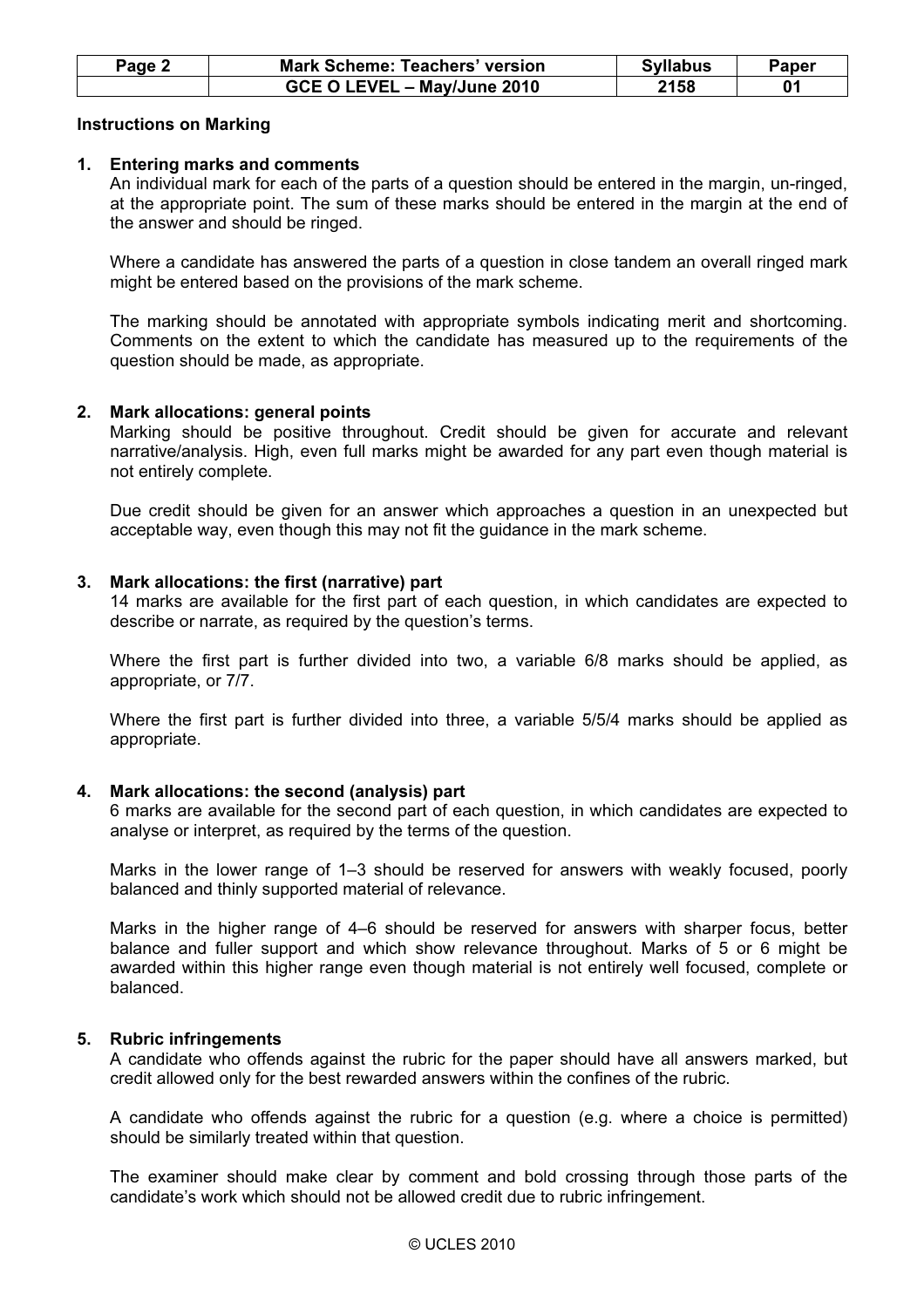| Page $3$ | <b>Mark Scheme: Teachers' version</b> | <b>Syllabus</b> | Paper |
|----------|---------------------------------------|-----------------|-------|
|          | GCE O LEVEL - May/June 2010           | 2158            |       |

#### Section A: International Relations and Developments

- 1 Narrative: A three-fold part, ensuring for high marks in the second and third parts good coverage throughout the inter-war years.
	- Analysis: Reserve marks in the higher range for those who give balanced treatment to the policies and who indicate the extent of the damage that resulted to the League of Nations.
- 2 Narrative: A broadly balanced development throughout the years 1936-38 is to be anticipated, with possibly stronger emphasis on the final year. Do not credit material outside the given dates, unless specifically linked to the question's theme.
	- Analysis: Reserve marks in the higher range for those who specifically focus on reasons and on the year 1939.
- 3 Narrative: A three-fold part, anticipating in each feature selected reference to background as well as to practical events.
	- Analysis: For marks in the higher range there should be a broadly based assessment of 'how important', covering such aspects as air and land forces, economic impact and the impact also on morale.
- 4 Narrative: A two-fold part, anticipating in the first section a start in the aftermath of the Second World War and in the second treatment of the later years of the Korean War, while reserving most credit for the events of 1950.
	- Analysis: For marks in the higher range there should be an allusion to events both outside and within the Korean peninsula and the 'divided' and 'troubled' features. However, this part is broad based and detailed knowledge is not anticipated.
- 5 Narrative: A two-fold part, reserving high marks for those who detect that while a slackening of tension throughout the two decades is the dominant theme, this was not entirely so.
	- Analysis: Reserve marks in the higher range for those who focus specifically on reasons, both underlying and more specific to the final years.
- 6 Narrative: A two-fold part that is broadly based in both time and scope, covering national as well as international agencies. High marks should be reserved for those who have specific observations to make towards the question's theme and whose examples can at least superficially be defined as important.
	- Analysis: A reasoned development of national and international obstacles should be expected here, reserving marks in the higher range for those who have specific points to make.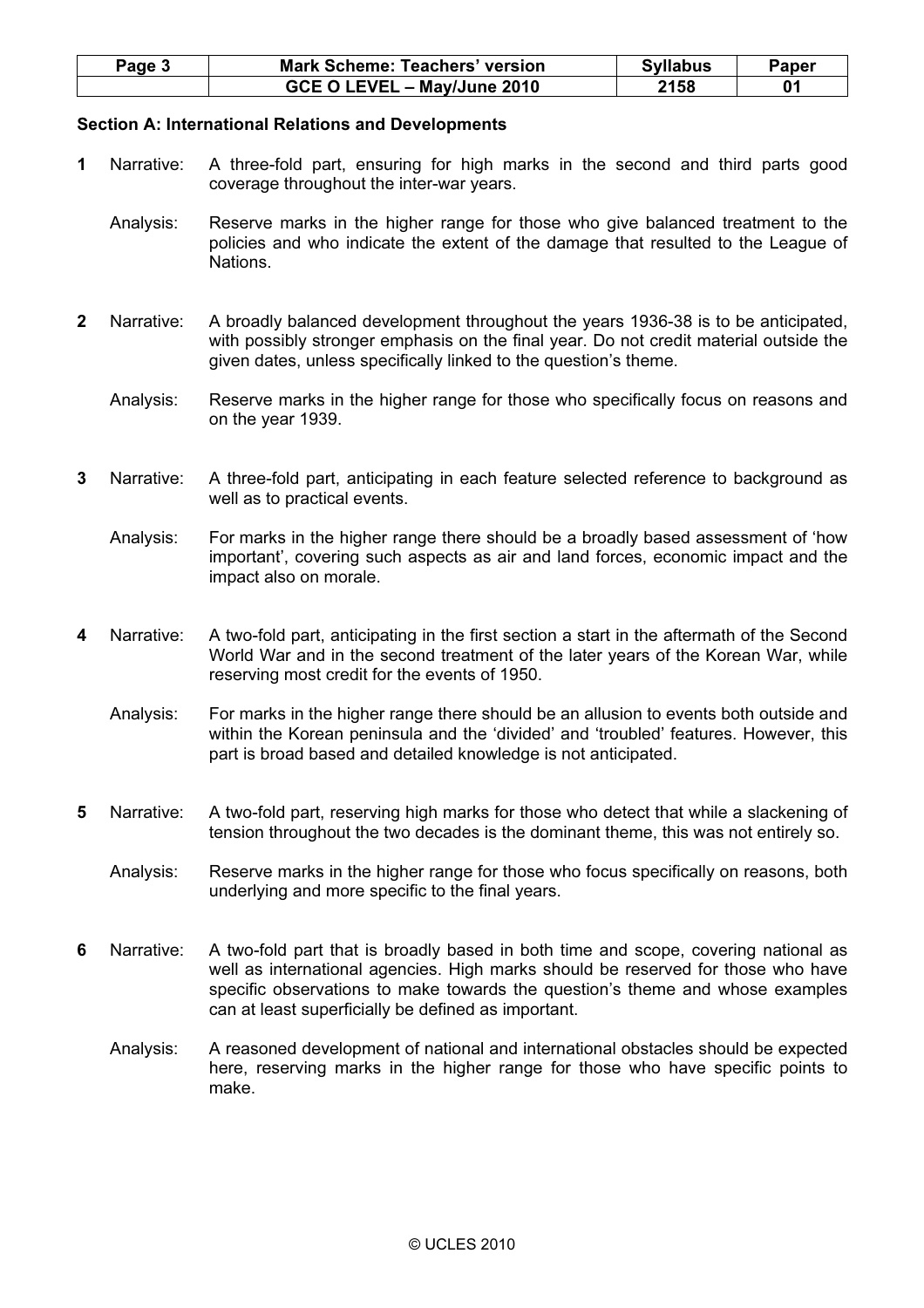| Page 4 | <b>Mark Scheme: Teachers' version</b> | <b>Syllabus</b> | Paper |
|--------|---------------------------------------|-----------------|-------|
|        | GCE O LEVEL - May/June 2010           | 2158            |       |

#### Section B: Western Europe

- 7 Narrative: A broadly based question, anticipating balance throughout the years 1919-25, with the year 1922 as the fulcrum point. The factors outlined must link to Mussolini's increasing power for high marks.
	- Analysis: Reserve marks in the higher range for those who argue an informed case both ways, thus meeting the 'how far' requirement.
- 8 Narrative: A three-fold part, reserving high marks for those who bring accurate and broadly based material to bear in each of  $(a)$ ,  $(b)$  and  $(c)$ .
	- Analysis: Reserve marks in the higher range for those who consider (essentially) the nature of Hitler's control in the Third Reich, but who also consider the favour in which many Germans held him in the 1930s.
- 9 NB Choice  $(a) / (b)$

(a)

- Narrative: A generally balanced account of the 'development and achievements' of the Labour Party in the years 1918–31 is to be anticipated, with due attention to both features.
- Analysis: The answer essentially lies in the debacle of 1931, but credit also those who indicate other aspects of Labour's malaise in the 1930s e.g. leadership, foreign affairs.

(b)

 Narrative: Here also a generally balanced account of the domestic achievements of the Thatcher governments in the years 1979-90 is to be anticipated. Permit appropriately put negative points as well as positive achievements.

 Analysis: Here for marks in the higher range there should be a specific focus on aspects of criticism, modified suitably in order to fit the 'how justified' requirement.

- 10 Narrative: A broadly based and balanced answer covering the 40 years specified is to be anticipated, with special attention to the development of the two named features; material generally on the 1970s and 1980s may be thinner than elsewhere.
	- Analysis: Reserve marks in the higher range for those who focus sharply on reasons and on the political and economic angles of the question.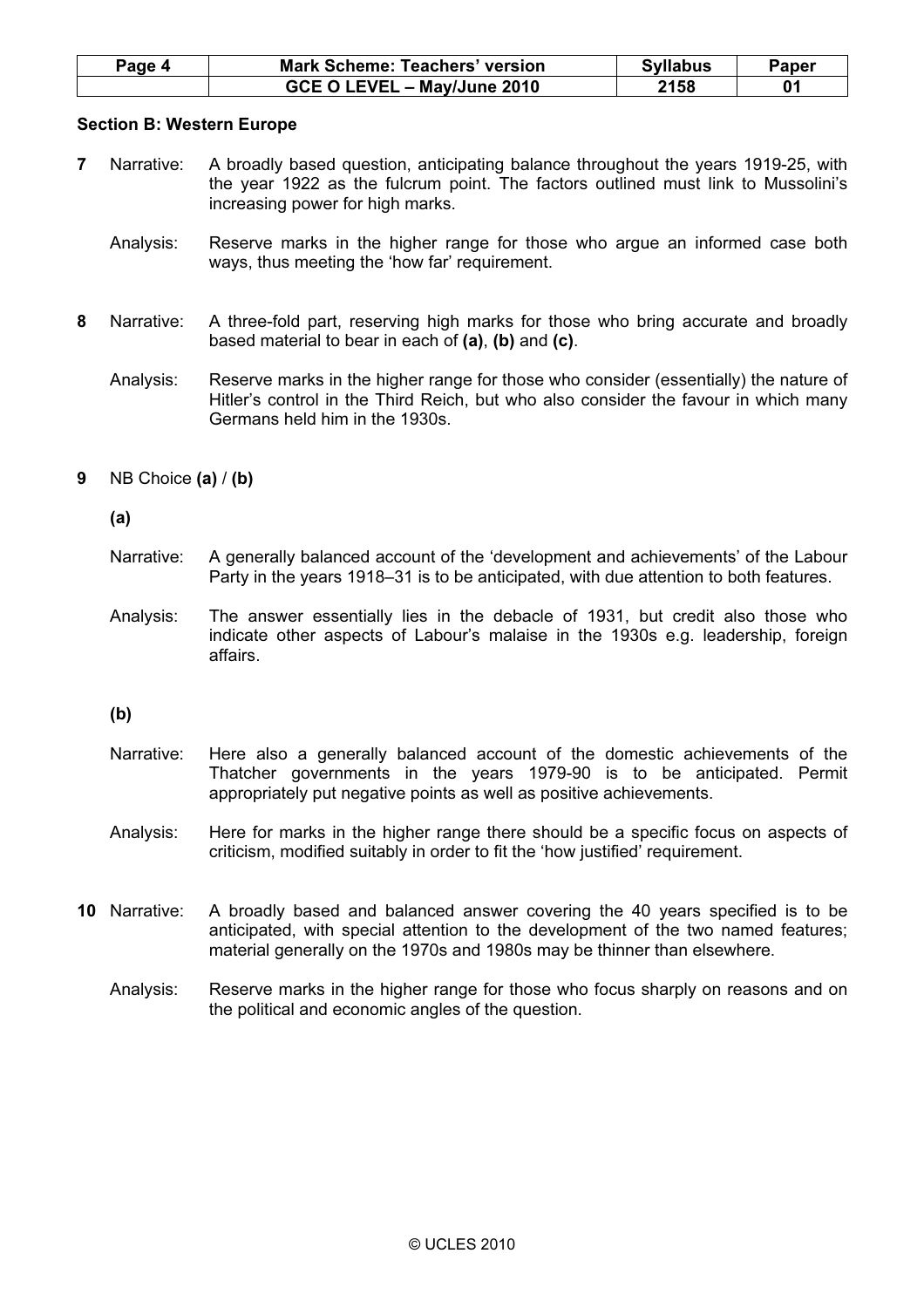| Page 5 | <b>Mark Scheme: Teachers' version</b> | <b>Syllabus</b> | Paper |
|--------|---------------------------------------|-----------------|-------|
|        | GCE O LEVEL - May/June 2010           | 2158            |       |

- 11 Narrative: A two-fold part, events of the late 1950s/achievements 1958-69. The first section should be broadly based, with external, as well as internal, references. The second section is not limited to domestic achievements and may well also indicate negative ones.
	- Analysis: Reserve marks in the higher range for those who deal with both internal and external criticisms and focus well on reasons, even though revisiting some of the ground covered in the first part.

#### Section C: The Americas

- 12 Narrative: A three-fold part. Material needs to be confined to the 1920s, but can be broadly based within that decade. In (b) a reasonable balance between the two should be held, and some linkage effected.
	- Analysis: Answers should deal both with the Crash itself and with the growing impact in the early 1930s. Reserve marks in the higher range for those who focus well on 'why' and avoid mere narrative.
- 13 Narrative: A wide-ranging part, in which greater weight might be anticipated on the mid-1930s than on the later years of the decade. Material should be both broadly based and sharply rendered for high marks.
	- Analysis: This will involve some revisiting of the first part, but focus here should be on aspects of legislation that indicate the beneficial significance of the President's work. The question is not limited to the 1930s and those who develop foreign policy issues of the early 1940s should be suitably rewarded for relevant observations. But do not penalise those who deal both competently and solely with the 1930s.
- 14 Narrative: A three-fold part. In each case some introductory background will be required in order to develop the 'important stage' reference. But the bulk of the response can be on the practical events of each of  $(a)$ ,  $(b)$  and  $(c)$ .
	- Analysis: While there may be some revisiting of (c), with appropriate slant, reserve marks in the higher range for those who focus well on 'why' and have balanced 1960s coverage.
- 15 Narrative: Though restricted to the years 1972-74, there is much material that an informed candidate can present within them. High marks should be reserved for those whose answers are informed, accurate and balanced.
	- Analysis: The focus here is on 'political life' in general and can be expected to cover later legislation and events that are thus relevant to the question's theme. Later presidential changes will need focused, if brief, argument to be relevant.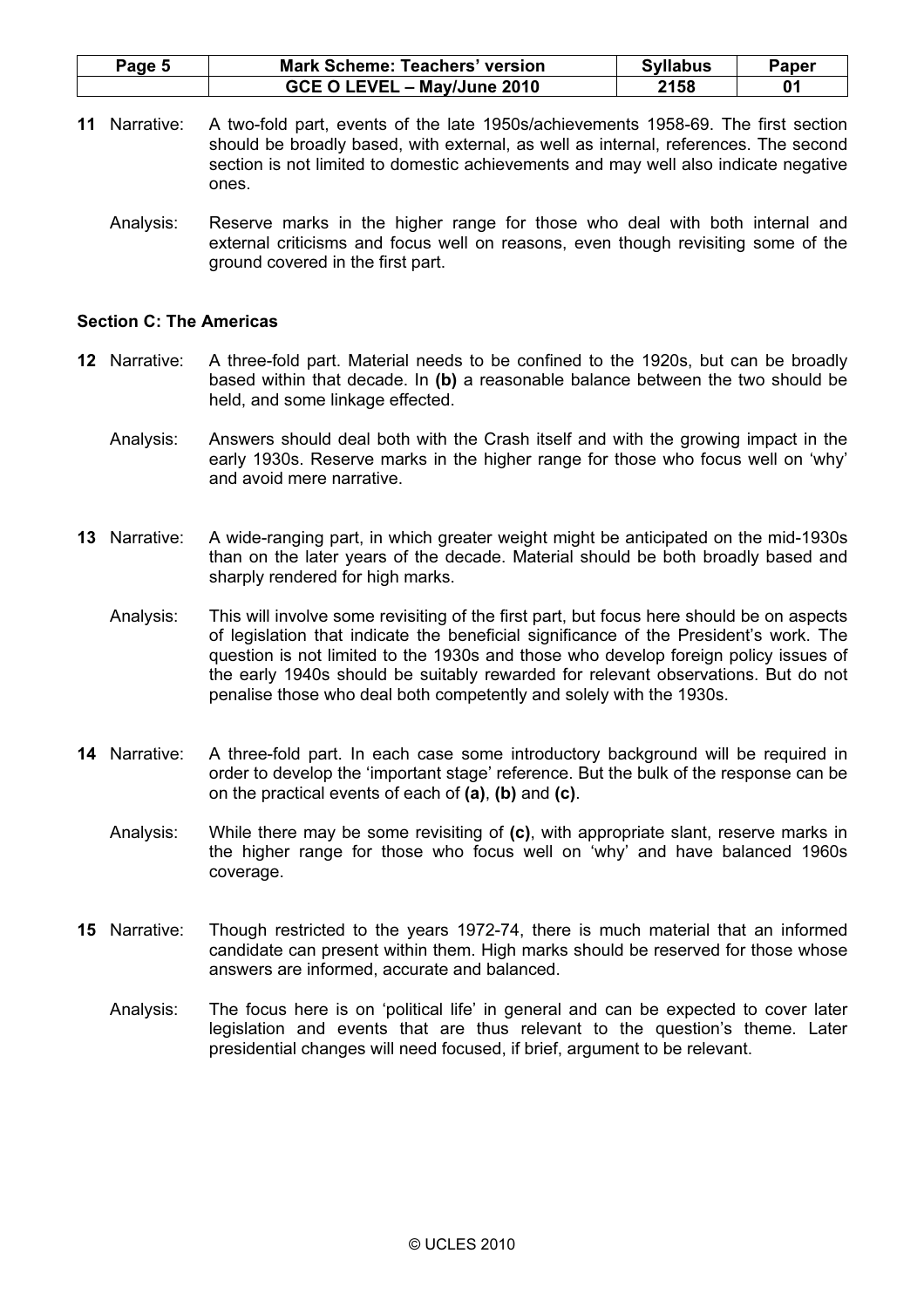| Page 6 | <b>Mark Scheme: Teachers' version</b> | <b>Syllabus</b> | Paper |
|--------|---------------------------------------|-----------------|-------|
|        | GCE O LEVEL - May/June 2010           | 2158            |       |

16 NB Choice (a) / (b)

(a)

- Narrative: A two-fold part, with more likely on (ii) than on (i). This part is not limited to domestic affairs and for high marks in each of (i) and (ii) there should be reference to foreign as well as domestic aspects of the rule of each.
- Analysis: While this will almost inevitably involve some revisiting of the first part, reserve marks in the higher range for those who refer to specific and explained reasons for Castro's greater success.

(b)

- Narrative: A broadly based question, though anticipate that some parts of the years 1946-73 will be less thoroughly covered than others. NB Both domestic and foreign policies are required with reasonable balance between the two.
- Analysis: Reserve marks in the higher range for those who focus both on Peron's appeal as well as Argentinean troubles and expectations.

## Section D: The Soviet Union and Eastern Europe

- 17 Narrative: A three-fold part, with some brief background anticipated in each case, while reserving the bulk of the marks for practical information. NB (c) covers both War Communism and NEP.
	- Analysis: While there may be some revisiting of (b) and (c), with appropriate angling to the question's theme, the focus throughout must be on 'why' and should range more broadly, covering such features as Civil War leadership and weakness among communism's opponents.
- 18 Narrative: A two-fold part, with emphasis on Stalin's political moves in (a) and both industrial and agricultural progress in (b).
	- Analysis: Anticipate that the bulk of answers will focus on his strength achieved through coercive policies, but for marks in the higher range there should be at least some reference to favourable response due to the stability and progress that he brought by the end of the 1930s.
- 19 Narrative: Essentially a three-fold part and best marked as such. However, for those who intermingle points over the years 1956-64, mark out of 14 while preserving a balance between rise/domestic/foreign.
	- Analysis: While there may be some revisiting of points made in the first part, reserve marks in the higher range for those who focus well on reasons, covering both domestic and foreign concerns.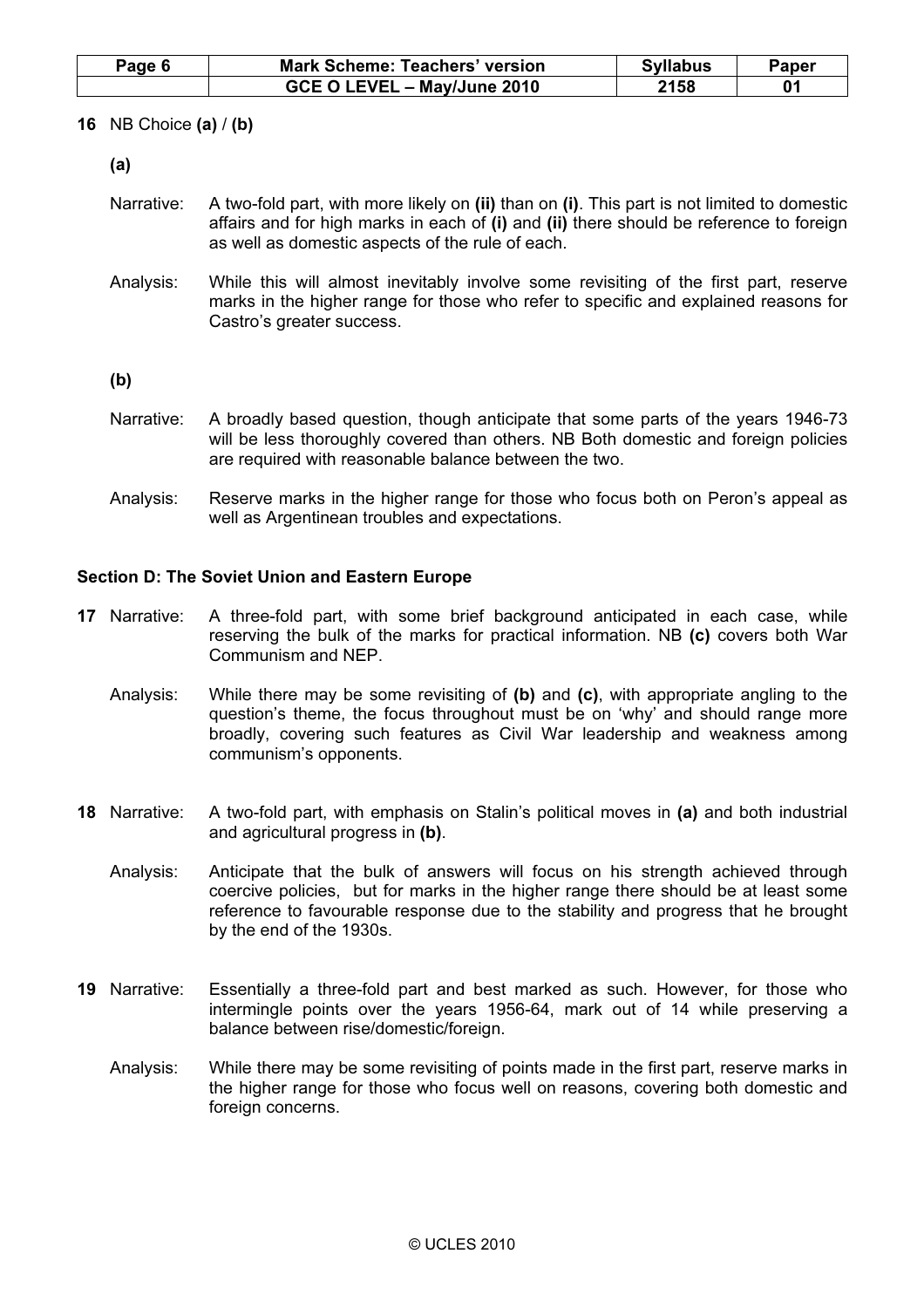| Page | <b>Mark Scheme: Teachers' version</b> | <b>Syllabus</b> | Paper |
|------|---------------------------------------|-----------------|-------|
|      | GCE O LEVEL - May/June 2010           | 2158            |       |

- 20 Narrative: Though covering a wide time span, answers will doubtless focus on specific features rather than seek to cover all forty-six years. Reserve at least 3, and no more than 5, marks for references to treatment at the end of the Second World War, permitting a degree of wartime background here.
	- Analysis: While there may be some revisiting of themes in the first part, reserve marks in the higher range for those who focus on and sustain reasons for the eventual success.
- 21 Narrative: Best marked out of 14, anticipating the bulk of the answer to be focused on the Brezhnev years, but permitting at least a third of the marks on the post-Brezhnev drift. NB Limitation to 'internal history'.
	- Analysis: While there may be some revisiting of earlier themes, reserve marks in the higher range for those who focus purposefully on reasons.

#### Section E: Africa and the Middle East

- 22 Narrative: A three-fold part, rise/foreign/domestic. For those who intermingle their work, mark out of 14 while preserving the tripartite marks.
	- Analysis: For marks in the higher range there should be a distinct focus on 'why' amid the inevitable revisiting of material from the first part. In doing this, the best approach will be a balance between the needs of Turkey and the work of its leader.
- 23 Narrative: Best marked out of 14, reserving approximately half of the marks for the events of the summer and autumn of 1956. Some background will be useful, but should not be overly rewarded before 1954.
	- Analysis: For marks in the higher range there should be balanced reference both to the Middle Eastern and non-Middle Eastern countries, with due attention to 'important'.
- 24 Narrative: Mark out of 14, anticipating rather greater attention to the events of 1960-61 than later on.
	- Analysis: While reserving marks in the higher range for those who give an informed assessment of Mobutu's rule in the light of the question, do not be overly demanding of supportive detail in what is a marginally demanding question.
- 25 Narrative: A two-fold part. While the focus in (a), as in (b), is on events within Kenya, permit reasonable background points on policy initiatives by Britain when suitably linked to events in Kenya.
	- Analysis: While the essential answer here is rather negative, reserve marks in the higher range for those who have distinct knowledge of the East African Community and other aspects of Kenya's relations with its neighbours.